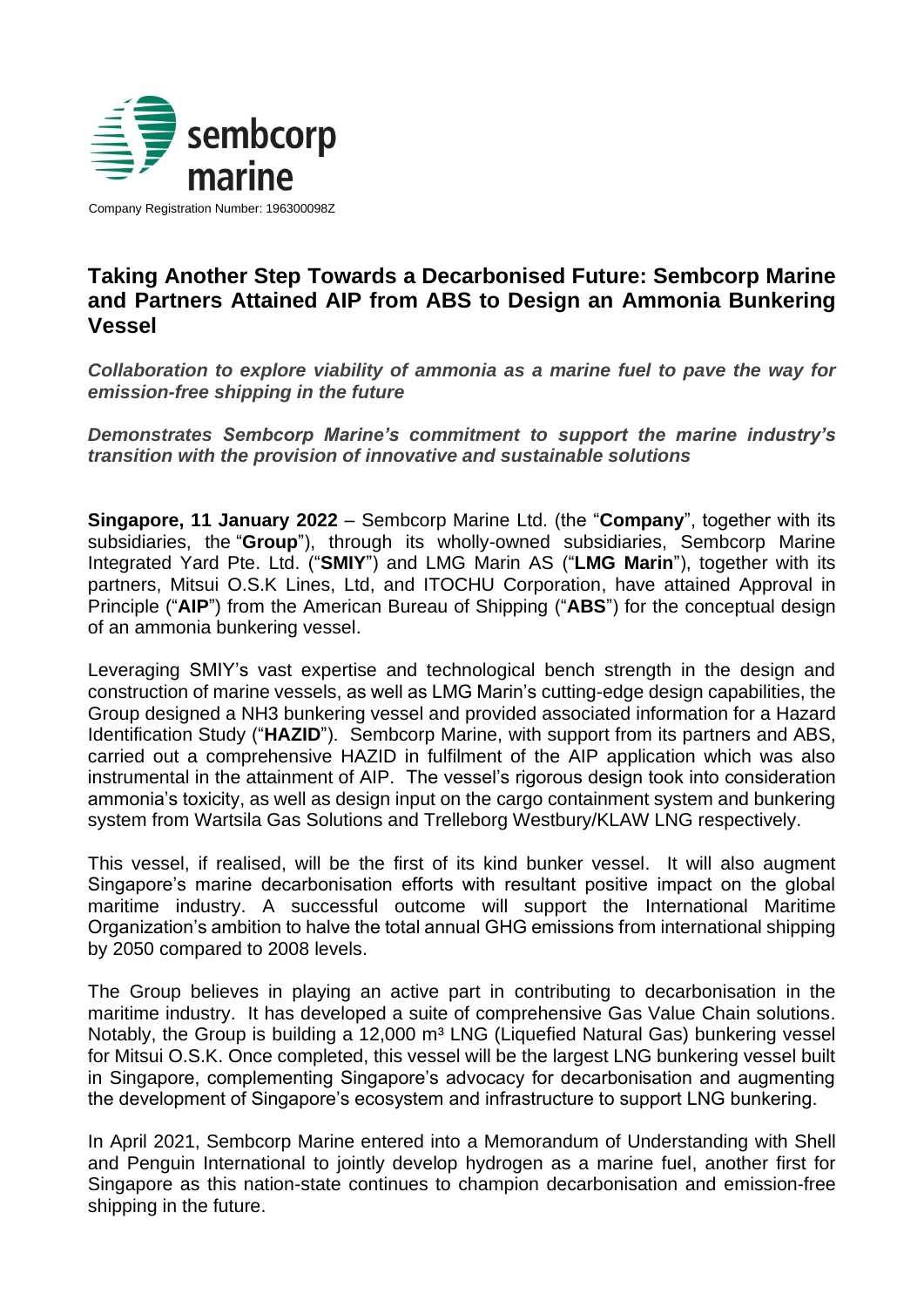Sembcorp Marine President and CEO, Mr Wong Weng Sun, said: "Sembcorp Marine is delighted to undertake another collaborative effort that has the potential to revolutionise shipping and transportation. This collaboration clearly underpins the Global Centre for Maritime Decarbonisation's ongoing pursuit to define the safety and operation envelopes to enable ammonia pilot demonstrations in Singapore."

"We are cognizant that the push to accelerate decarbonisation must be supported by a portfolio of solutions. We are leveraging our proven expertise and differentiated capabilities in the design and fabrication of offshore structures and vessels to support the offshore, marine and energy industries' mission critical search for viable solutions to reduce their carbon footprint. This joint project is also in line with Sembcorp Marine's Sustainability Vision to reduce our carbon footprint."



Artist's impression of the Ammonia Bunkering Vessel designed by Sembcorp Marine's wholly-owned subsidiaries, Sembcorp Marine Integrated Yard and LMG Marin

## **Editor's Notes**

For a high-resolution version of the above image, please [click here.](https://drive.google.com/file/d/1_s8tMjmpoMHmFhvAlkHzGmdg0YtQ5_5E/view?usp=sharing)